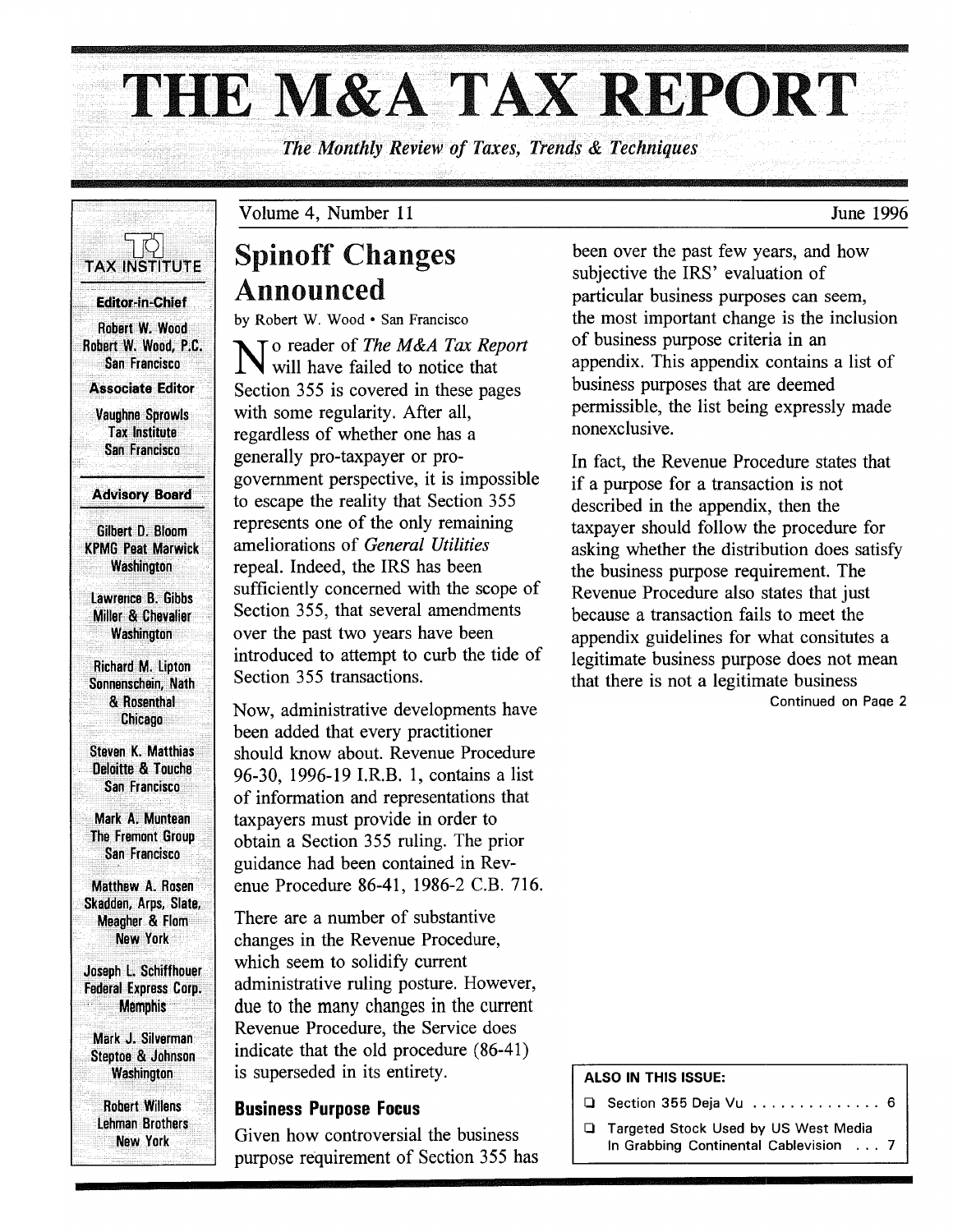purpose. The Revenue Procedure states that the IRS will consider requests for rulings that do not satisfy these Appendix A guidelines, and may still rule favorably in "appropriate circumstances."

On the other hand, the Revenue Procedure states that the fact that a transaction may fall within the Appendix A business purpose guidelines does not necessarily mean that a favorable ruling will be issued, unless the IRS is satisfied that the transaction is motivated, in whole or in part, by a real and substantial non-federal tax purpose germaine to the business of the distributing corporation, the controlled corporation, or the affiliated group to which the distributing corporation belongs.

This notion seems to cut back on the reliability of the Appendix A list, although perhaps it merely means that the Service wants to be sure a taxpayer is not just parroting compliance with an Appendix A business purpose. Plus, the IRS is still looking to assure itself that the business purpose cannot be achieved through a nontaxable transaction that does not involve the distribution of the controlled corporation's stock, that is neither impractical nor unduly expensive.

With all of these disclaimers, the text of Appendix A to the Revenue Procedure is nonetheless of enormous importance. Let's review

The M&A Tax Report, ISSN #1085-3693, is published monthly by Tax Institute, 235 Montgomery Street #972, San Francisco, CA 94104, Tel. 415/397-40200r 800/852-5515, Fax 415/834-1888. Copyright © 1996 by Tax Institute. All rights reserved. No part of this newsletter may be reproduced in any form by microfilm, xerography, or otherwise, or incorporated into any information retrieval system, without the written permission of the copyright owner. Reprints of current and past articles are available. Inquiries regarding reprints and permissions should be addressed to Reprint Editor, Tax Institute, 235 Montgomery Street #972, San Francisco, CA 94104.

This publication is designed to provide accurate and authoritative information in regard to the subject matter covered. It is sold with the understanding that neither the publisher nor the authors are engaged in rendering financial, legal, accounting, tax, or other professional service. If financial, legal, accounting, tax, or other expert assistance is required, the services of a competent professional should be sought. Subscription price: USA, U.S. possessions and Canada-\$325 annually; elsewhere-\$375 annually. Direct editorial and subscription inquiries to Tax Institute, 235 Montgomery Street #972, San Francisco, CA 94104.

the salient features of the specific corporate business purposes the IRS has listed in Appendix A to Revenue Procedure 96-30. The Service breaks down the business purposes into several distinct areas or topic headings.

#### **I. Key Employee Purposes**

Providing equity to key employees has been a controversial business purpose for a number of years, with the Service having long been antagonistic to the idea. Now, the Revenue Procedure lays down some ground rules. To establish that a business purpose for the distribution is to provide equity to employees, the taxpayer ordinarily must demonstrate that:

- The transfer will accomplish a real and substantial purpose, including details about why the individual is a key employee, and why it is necessary to give that individual an equity interest of the type (and amount) proposed.
- Generally, the employee must receive a "significant" amount (in terms of percentage and value of voting stock) within one year of the distribution. The Revenue Procedure indicates that acquiring a significant percentage of the stock may not be required where it would be prohibitively expensive for the employee. In any case, the ruling request must be clear as to exactly when the employee will acquire the stock, and fully describe the terms and method of acquisition.
- The ruling request must indicate why the transfer of equity cannot be accomplished by an alternative nontaxable transaction. For example, the taxpayer must show why another nontaxable transaction, such as a transfer of assets to a partnership or a limited liability company, will neither be impractical nor unduly expensive.

At least the Revenue Procedure does recognize that an S corporation cannot merely have a subsidiary corporation, since that would destroy the S election. But being potentially required to disprove the ability to use a partnership or limited liability company may be somewhat troubling.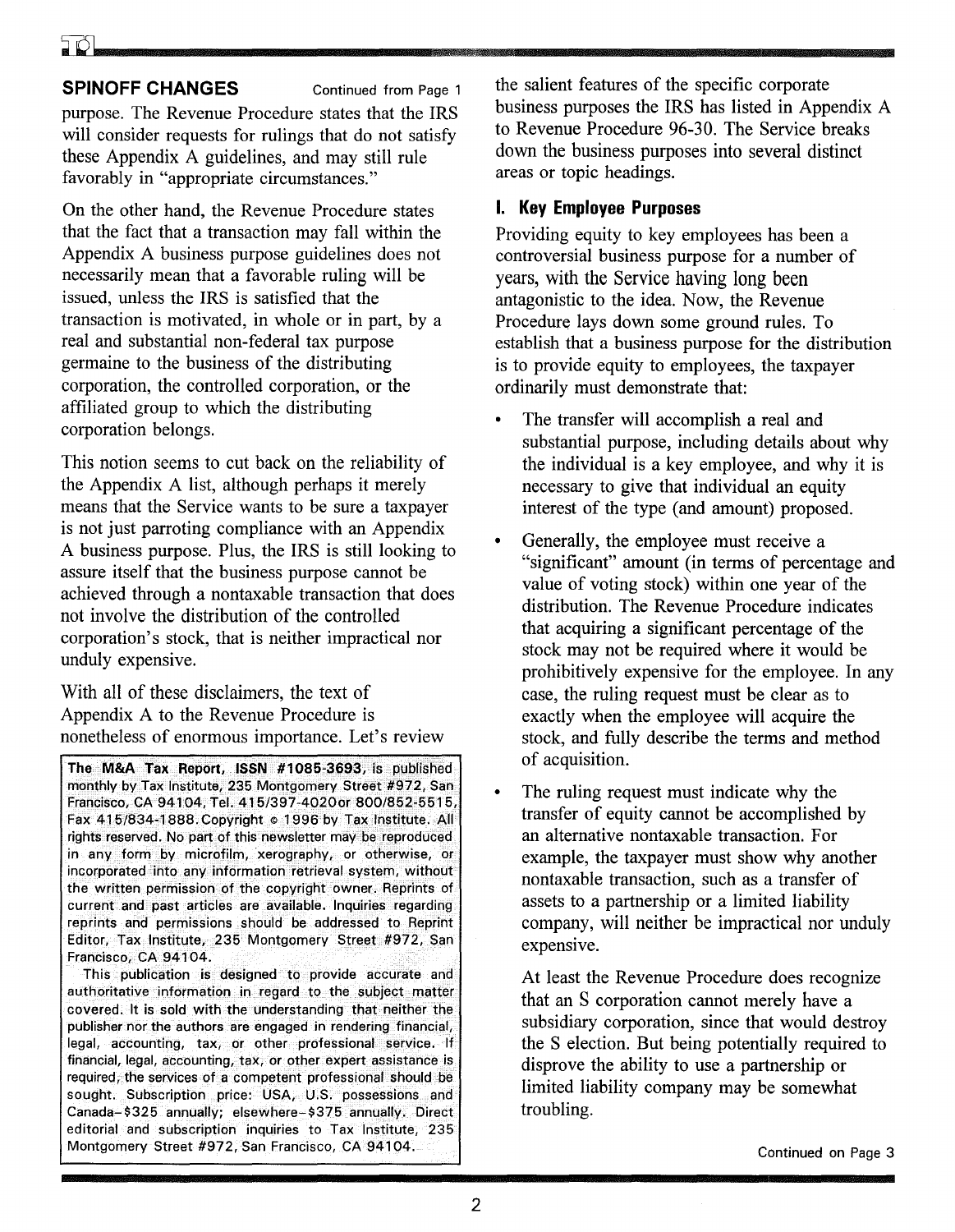- 
- If the arrangement calls for options and restricted stock, the Revenue Procedure says that the IRS will scrutinize closely these situations. One concern, of course, is that the real ownership might somehow be disguised or that the employer might be trying to protect the full benefits of ownership from accruing.

#### **II. Stock Offerings**

Where a business purpose is to facilitate a stock offering, a number of points must generally be demonstrated.

- The issuer needs to raise a substantial amount of capital, for specific uses (operations, acquisitions, debt retirement, etc.).
- The stock offering will be more advantageous *(i.e.,* will raise more money!) if the 355 separation occurs. Ordinarily, a substantiation of this in the form of professional analysis needs to be submitted. This analysis can refer to other market data.

Happily, though, the Revenue Procedure indicates that the Service will acknowledge (without extensive substantiation) that an offering of publicly-traded stock by a widelyheld corporation with no significant shareholders will raise more money per share than an offering by the same company as a controlled subsidiary.

- The funds must be used for the business needs of the distributing or controlled corporations, or the affiliated group to which the distributing corporation belongs.
- The stock offering has to be completed within one year of the distribution.
- If the stock of a corporation with one or more significant shareholders is to be purchased by a limited number of investors as a condition of their participation, that must be substantiated.

#### **III. Borrowing Purposes**

Where a business purpose is to facilitate borrowing, the following must generally be established.

The distributing or controlled corporation needs to raise substantial funds for operations, capital

expenditures, acquisitions, etc.

- The separation will enable one of the companies to borrow significantly more money on significantly better non-financial terms. This must be substantiated by a professional analysis.
- The use of the funds (by the distributing or  $\bullet$ controlled corporations, or the distributing corporation's affiliated group) must be substantiated.
- The borrowing must be completed within one year of the distribution.

#### **IV. Cost Savings**

One of the more controversial business purposes has been the extent to which a distribution will produce significant cost savings. Again, the Revenue Procedure indicates that a submission for a ruling should include an analysis based on professional judgment of persons qualified to speak on this matter.

Examples of such qualified persons include an insurance company regarding insurance savings, an investment banker for borrowing costs, and in appropriate cases, the taxpayer's employees. The analysis must explain why the savings cannot be achieved through a nontaxable transaction that does not involve a 355 distribution, and which is neither impractical nor unduly expensive.

What is considered "significant cost savings"? Generally, the Revenue Procedure says that a cost savings equal to at least one percent of the base period net income of the affiliated group will be considered significant. One generally projects the total anticipated future cost savings to the corporations for the three-year period following the distribution, reduced by transactions costs and any anticipated additional direct or indirect costs.

All savings and all additional costs are aggregated. The base period net income is the total net consolidated financial income of the affiliated group for the three-year period before the distribution. The taxpayer can choose to use a five-year period preceding and following the distribution for the base period and projection period, instead of using three years before and after.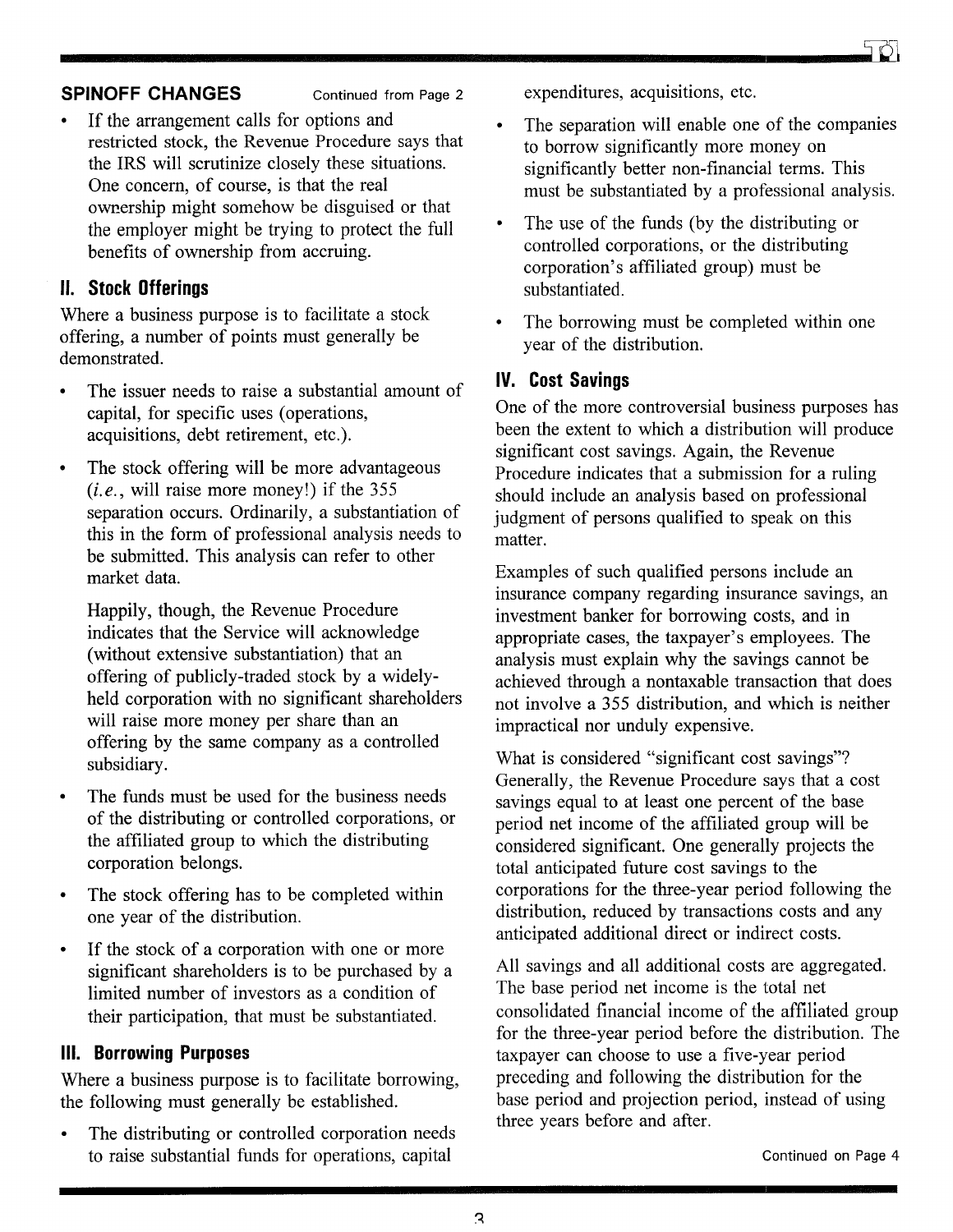Obviously, this cost savings projection can be somewhat subjective, and the Revenue Procedure indicates that the IRS may apply different guidelines in various situations.

## **V. Fit and Focus**

If so-called "cost savings" can be considered controversial as a business purpose, then this is true in spades for the somewhat catchy "fit and focus" business purpose. The *Wall Street Journal* has long been full of business reports that large conglomerates are shedding divisions via Section 355 in order to fit and focus their operations upon particular segments of their business. It has often been the job of tax advisors to mold such understandable business concepts into a business purpose that is acceptable to the IRS.

Now, Revenue Procedure 96-30 explicitly recognizes that a business purpose may be this important fit and focus concept. The ruling request would have as its business purpose that the separation will enhance the success of the business by enabling the corporations to resolve management, systemic or other problems that arise (or are exacerbated) by the taxpayer's operation of different businesses within a single corporation or affiliated group. Interestingly, the Revenue Procedure indicates that this purpose can apply to pro rata and non-pro rata distributions alike.

#### **ALSO AVAILABLE FROM TAX INSTITUTE:**

**TAXATION OF COMPENSATION AND BENEFITS, by David J. Cartano** *[NEW!]* 

**Taxation of Damage Awards and Settlement Payments,** by Robert W. Wood

**The Manual of California Taxes,** by Kathleen K. Wright and Richard J. Ayoob

**Tax Guide for Church & Clergy,** by Mark A. **Muntean** 

**The Home Office Tax Guide,** by Robert W. Wood

For more information, call or write today:

7 PI **TAX INSTITUTE 235 Montgomery Street #972 San Francisco, CA 94104**<br>852-5515 **Fax (415 (800) 852-5515 Fax (415) 834-1888**  Different standards apply depending on whether the distributing corporation is publicly or nonpublicly traded. If the distributing corporation is not publicly traded, or is publicly traded but has a significant shareholder, the IRS will ordinarily not rule unless the distribution is non-pro rata to enable a significant shareholder (or shareholder group) to concentrate on a particular business, or unless the distribution effects an internal restructuring within an affiliated group.

For this purpose, a significant shareholder is considered to be any person who directly or indirectly (or with related persons) owns 5% or more of any class of stock of the distributing or controlled entities, and who actively participates in management or operations. Apparently someone who meets or exceeds the 5% threshold will be scrutinized as to whether they actively participated in management or operations, and the ruling request will need to prove that they did not if this contention is made.

To a greater extent than elsewhere in the Revenue Procedure, this "fit and focus" business purpose states that documentary substantiation is essential. According to the Appendix, the documentation should describe in detail the problems associated with the current corporate structure, demonstrating why the distribution will lessen or eliminate them. Internal reports and studies and analyses based upon professional judgment of investment bankers or management consultants are examples of helpful documentation.

Significantly, though, if the distribution is to be non-pro rata to an equally significant shareholder or shareholder group to concentrate on a particular business, the IRS ordinarily will not require third party documentation or detailed studies.

Although it could logically apply across the board, the "fit and focus" business purpose is to be subjected to "special scrutiny" according to the Appendix. The following situations are particularly to be watched by the IRS:

Continuing Relationship-any continuing relationship between the distributing and controlled corporations, even including common directors, officers or key employees, the

Continued on Page 5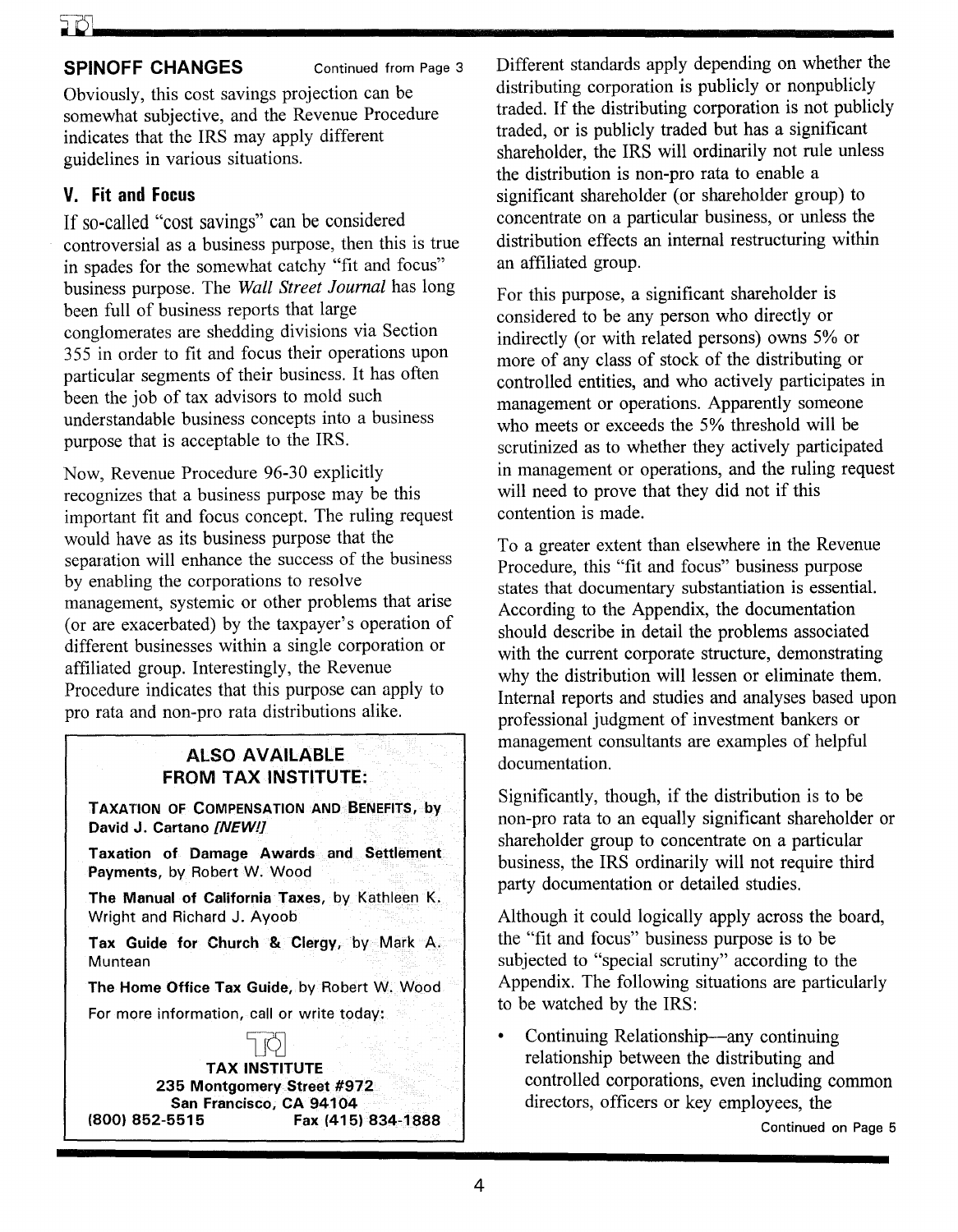

provision of goods or services, etc.

- Cross-Ownership-any direct or indirect continuing interest in both the distributing and controlled corporations by a significant shareholder or, for nonpublicly traded companies, any other shareholder.
- Certain Internal Restructurings-any internal  $\bullet$ restructuring in which the distributee is not entitled to eliminate, exclude or receive a 100% dividends received deduction with respect to a distribution from the distributing company.

#### **VI. Competition**

The Appendix recognizes that a valid corporate business purpose may be to resolve problems with customers or suppliers who object to the distributing and controlled companies being associated with one another because one competes with the customer or supplier. To demonstrate this purpose, one should submit evidence that one or more suppliers have significantly reduced or will significantly reduce their purchases or sales because of this issue. It also should be shown that the distribution will cure this problem, and that the customers or suppliers will increase their purchases or sales after the distribution.

One can well imagine this issue could require some fancy footwork with the customers or suppliers. Indeed, it should be shown that the customers or suppliers will not object to the planned ownership after the spin.

Finally, the sales to these customers or purchases from suppliers must represent a "meaningful amount" of sales or purchases after the distribution. Substantiation of all of this will be required.

### **VII. Facilitating an Acquisition of Distributing**

An acquisition of the distributing company has long been an acceptable corporate business purpose. The Appendix on this part is not terribly surprising, listing requirements that the acquisition will not be completed unless the separation occurs; that the acquisition cannot be accomplished by an alternative nontaxable transaction that is neither impractical nor unduly expensive; and that the acquiring corporation is not related to either the distributing or controlled entity. Except in

unusual circumstances, the resulting acquisition must be completed within one year after the distribution.

#### **VIII. Acquisition by Distributing or Controlled**

If the business purpose of the transaction is so that there can be a subsequent tax-free acquisition of another corporation by the distributing or controlled corporation, the taxpayer must satisfactorily demonstrate that:

- the combination of the target with the distributing or controlled entity will not be undertaken unless the separation occurs;
- the acquisition cannot be accomplished by an alternative nontaxable transaction that does not involve the distribution of the stock and is neither impractical nor unduly expensive;
- the target corporation is not related to either the distributing or controlled one (although in some cases a ruling can still be available where there is a relationship); and
- the acquisition will be completed (except in  $\bullet$ unusual circumstances) within one year of the distribution.

#### **IX. Risk Reduction**

Finally, the Appendix includes a business purpose to protect one business from the risks and vicissitudes of another business. This relatively stock business purpose has recently been used with somewhat more frequency. To obtain a ruling on this point, the IRS needs to know:

- $\bullet$ The nature and magnitude of the risks faced by what the Appendix cleverly terms the "risky business." This information must include claims history, etc.
- Whether the assets and insurance associated with the risky business are sufficient to meet reasonably anticipated claims arising from the risky business. The submission must include book value and fair market value of net assets, including intangibles, of the risky business. Other factors (such as non-balance sheet liabilities) that affect the value should also be described. Insurance coverage and costs of additional coverage should be listed. Third-party Continued on Page 6